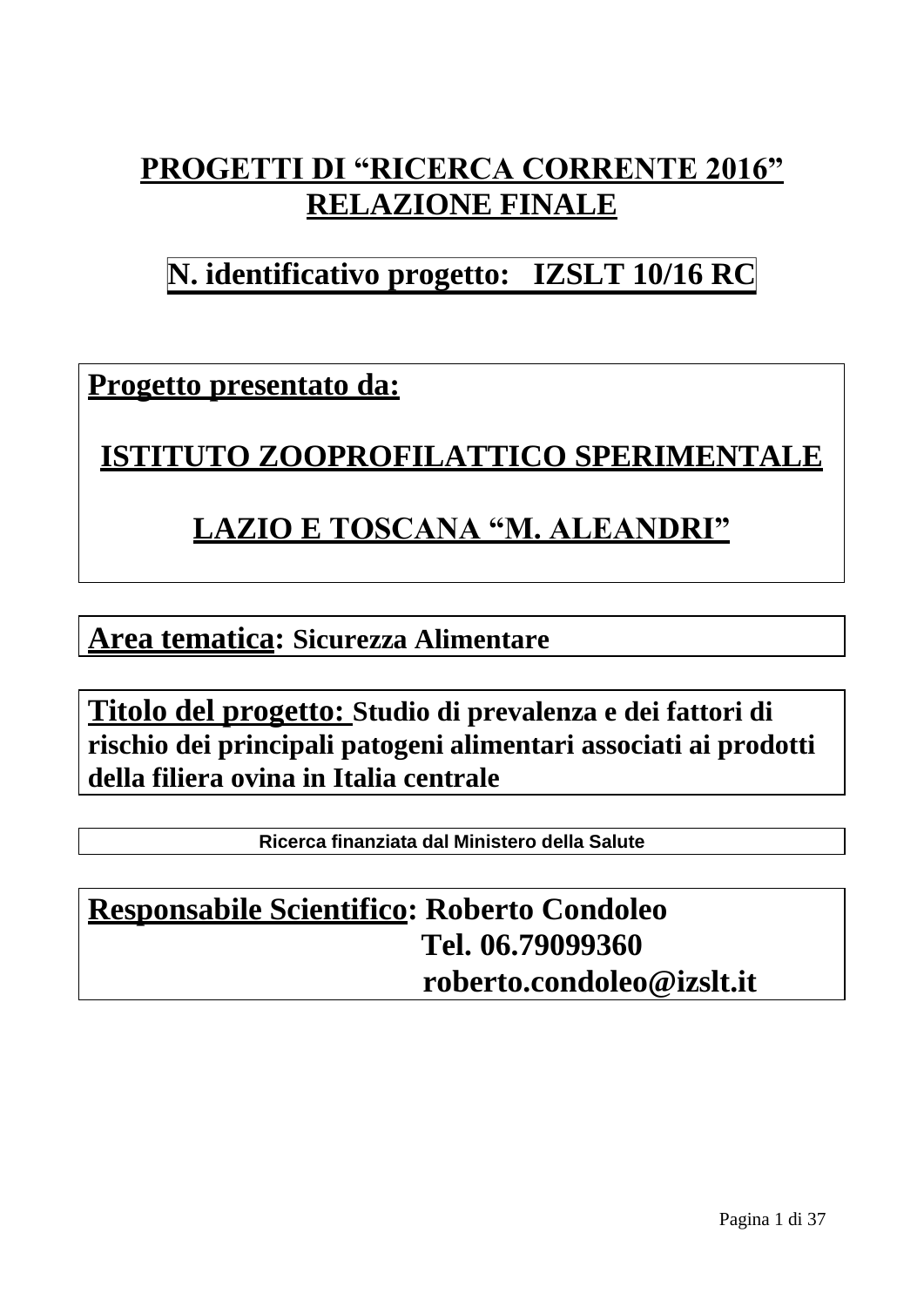#### **SUMMARY**

Sheep's sector is one of the major livestock farming in Central Italy, both for the number of animals raised and for the derived productions. Indeed, production, marketing and consumption of sheep's milk products and sheep meat are very well eradicated in those territories where they are economically and socially relevant. However, recently, the presence of food pathogens in sheep's products has been repeatedly reported by national surveillance authorities and in literature. The most relevant pathogens in the sheep sector are Listeria monocytogenes and Toxoplasma gondii in the dairy sector and sheep meat production sector, respectively. They are both widely distributed and represent important zoonotic pathogens with severe effects on public health. However, data are scarce data both at national and European level on the presence of these pathogens in sheep and derived products. In Italy, there is lack of data on the occurrence of L. monocytogenes in raw bulk tank milk and on the presence of T. gondii in edible tissues of sheep carcasses. Therefore, the present study aimed to acquire further information regarding the occurrence and prevalence of such pathogens as well as related risk factors to fill such knowledge gaps and provide useful data for future risk assessments.

To estimate the occurrence of L. monocytogenes in raw bulk milk we collected 372 milk samples from 87 sheep farms over a period of 1 year and administered a questionnaire to acquire information regarding relevant farm management variables. L. monocytogenes was not found in any of the samples, which indicates a low occurrence of this pathogen in sheep's bulk tank milk (maximum possible prevalence 0.8%, CL 95%). In contrast, E. coli was found in almost two-thirds of milk samples (61%) but at levels below 102 CFU/mL in most of them (approximately 75%). Statistical analysis indicated that, during the warmest seasons, E. coli presence is more probable and counts are significantly higher. Unexpectedly, milk collected by hand milking had a lower level of contamination. Although further studies are necessary to clarify some aspects, the reported data add to the knowledge about the occurrence of L. monocytogenes and E. coli in raw sheep's milk and will be useful for future risk assessments.

The occurrence of T. gondii in ovine carcasses was investigated testing serum, heart and diaphragm collected from 405 ovine (215 adults and 109 young animals) at two slaughterhouses placed in Lazio e Campania region (Central/South Italy). Only animals raised in Italian regions (Lazio, Toscana, Campania and Basilicata) were selected as study population. One ovine out of two resulted positive after the execution of the serological tests (218/405, 53.8%) and the occurrence of

T. gondii antibodies was significantly more frequent in adults (135/215, 62.8%) than in young ovine (83/190, 43.7%). Non-parametric tests revealed that the seropositivity rate was significantly different between groups on the basis of class of age ( $p$ < 0.001), place of sampling ( $p$ < 0.000) and province of provenience ( $p$ < 0.02). Bio molecular tests were applied only on samples from animals slaughtered in Lazio region. The overall occurrence of T. gondii DNA in at least one of the two examined organs was 4.8% (9/189). All positive subjects were adult (9/114, 7.9%). The concordance between the two used techniques (ELISA and PCR) calculated through Cohen's kappa test was very low  $(k = 0.112)$ , even when the same statistics was applied considering only the adult animals  $(k = 0.132)$ . The presence of T. gondii cysts in heart portions from 40 seropositive ovine